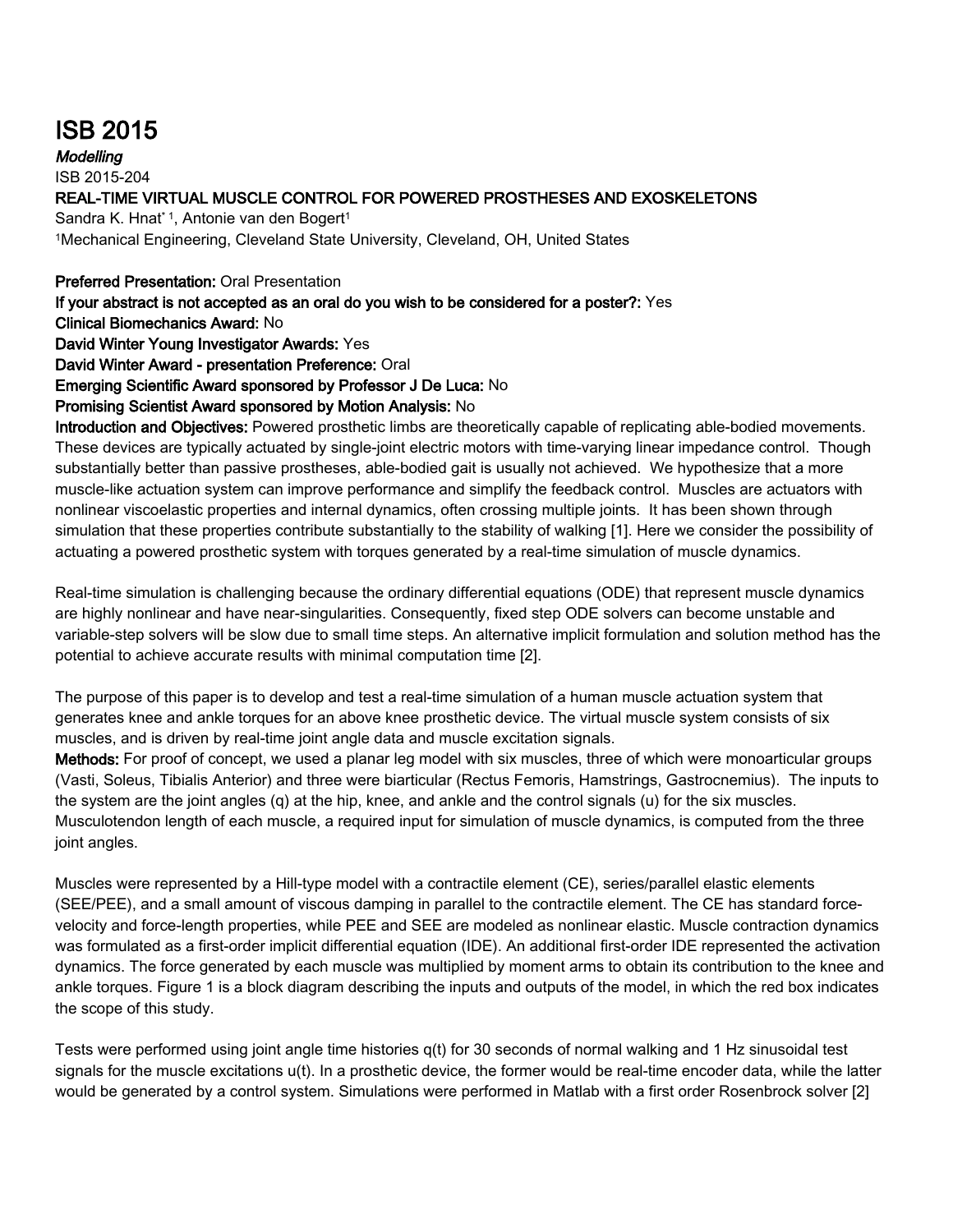using fixed time steps ranging from 0.08 to 16.0 ms. Joint torques generated by the model were compared to the result from the smallest time step in order to determine numerical error in the simulations as a percentage of the maximum moments. Computation times were measured in all tests.

Results: Muscle forces and joint torques responded appropriately to sinusoidal muscle activations. Table 1 shows how the accuracy and speed of the simulation depended on the integrator step size. RMSE was proportional to step size, due to the first order approximation used. At 0.31 ms, the simulation was just faster than real-time and the simulation errors were well below 1%. Substantially larger time steps still resulted in acceptable accuracy. For time steps larger than 10 ms, the simulation was unstable.

## Figure:



Conclusion: The tests demonstrated joint torques can be generated by a real-time simulation of muscle dynamics. Computation time was well within the requirements for real-time, even in the high-level Matlab language. The muscle dynamics and differential equation solver only require simple mathematical operations and no software libraries, making them suitable for implementation on an embedded system. We conclude that this virtual muscle actuation system can be used to drive the electric motors in a prosthesis in order to better replicate the control and dynamics of able-bodied gait. Table:

| Simulation     | RMS error in       | RMS error in     | Solution time (s) |
|----------------|--------------------|------------------|-------------------|
| step size (ms) | knee moment $(\%)$ | ankle moment (%) |                   |
| 0.1            | 0.02               | 0.01             | 57.8              |
| 0.18           | 0.08               | 0.04             | 32.8              |
| 0.31           | 0.20               | 0.10             | 18.7              |
| 0.54           | 0.40               | 0.20             | 10.8              |
| 0.95           | 0.76               | 0.38             | 6.0               |
| 1.68           | 1.39               | 0.69             | 3.9               |